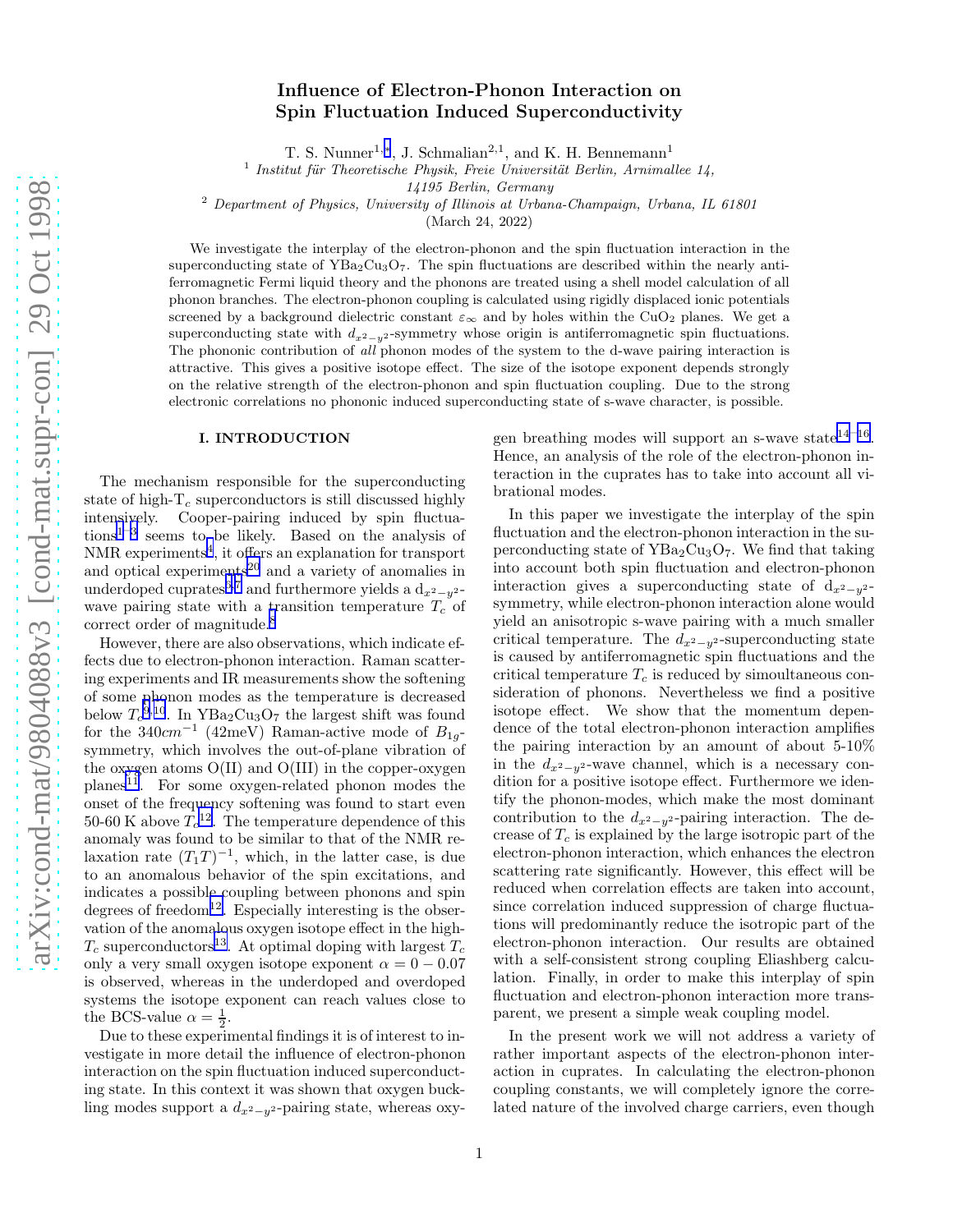this is expected to be essential to deduce reliable quantitative information about the strength of this interaction and its relative importance for different phonon modes. Based on calculations by Zeyher and Kuli $\acute{c}^{17}$  $\acute{c}^{17}$  $\acute{c}^{17}$ , we can at least show that the latter aspect does not oppose to the conclusions of our results. Furthermore, lattice anharmonicities will also be neglected, since we believe that within the presented framework, where the mutual influence of electron- phonon and spin fluctuation interaction is investigated within an Eliashberg theory, anharmonicities, if relevant for the cuprates at all, can hardly affect our result. These rather drastic approximations are necessary to enable us to draw quantitative, material specific conclusions about the role of phonons within a spin fluctuation scenario. The main complication in this context is that, in distinction to the electronic system, the phononic degrees of freedom behave completely three dimensional, and there is no obvious restriction to a few relevant phonon modes.

### II. THEORY

The coupled electron-phonon system is characterized by the Hamiltonian:

$$
H = \sum_{\mathbf{k}\sigma} \varepsilon_{\mathbf{k}} c_{\mathbf{k},\sigma}^{\dagger} c_{\mathbf{k},\sigma} + g_{s f} \sum_{\mathbf{k}\mathbf{q}\sigma\sigma'} c_{\mathbf{k},\sigma}^{\dagger} \vec{\sigma}_{\sigma,\sigma'} c_{\mathbf{k}+\mathbf{q},\sigma'} \cdot \vec{S}_{-\mathbf{q}}
$$
  
+ 
$$
\sum_{\mathbf{k},\mathbf{q}\lambda\sigma} g_{\lambda}(\mathbf{q}) c_{\mathbf{k},\sigma}^{\dagger} c_{\mathbf{k}+\mathbf{q},\sigma} \left( b_{\mathbf{q},\lambda}^{\dagger} + b_{\mathbf{q},\lambda} \right)
$$
  
+ 
$$
\sum_{\mathbf{q}\lambda} \omega_{\mathbf{q},\lambda} b_{\mathbf{q},\lambda}^{\dagger} b_{\mathbf{q},\lambda} .
$$
 (1)

Here,  $c_{\mathbf{k}\sigma}^{\dagger}$  is the electron creation operator of the hybridized Cu-3d<sub>x<sup>2</sup>-y<sup>2</sup></sub> and O-2p<sub>x,y</sub> orbitals with energy  $\varepsilon_{\mathbf{k}}$ describing the fermionic low energy degrees of freedom<sup>[19](#page-10-0)</sup>. The spin fluctuations are treated in terms of the interaction of the electron spin with a spin-field  $\vec{S}_{\mathbf{q}}$  characterized by a spin susceptibility  $\chi(\mathbf{q}, \omega)$ . Note, alternatively one could also use a Hubbard like Hamiltonian and determine  $\chi(\mathbf{q}, \omega)$  diagrammatically, e.g. within the fluctua-tion exchange approximation<sup>[18](#page-10-0)</sup>, which would not change the conclusions of this paper. The present method has the advantage that  $\chi(\mathbf{q}, \omega)$  can be chosen in agreement with the experimentally observed spin susceptibility of YBa<sub>2</sub>Cu<sub>3</sub>O<sub>7</sub>. In Eq. (1)  $b_{\mathbf{q}\lambda}^{\dagger}$  is the creation operator of a phonon in the vibrational branch  $\lambda$  with energy  $\omega_{q,\lambda}$ and  $g_{\lambda}(\mathbf{q})$  is the electron-phonon coupling constant of the λ-th phonon branch with the above Cu-O hybrid states. For the electronic band dispersion we use

$$
\epsilon(\mathbf{k}) = -2t(\cos k_x + \cos k_y) - 4t'\cos k_x \cos k_y , \quad (2)
$$

with the nearest neighbor hopping  $t = 250 \,\text{meV}$  and the next nearest neighbor hopping  $t' = -0.45t$ , which reproduce the bandwidth and Fermi surface shape of  $YBa<sub>2</sub>Cu<sub>3</sub>O<sub>7</sub>$ .

The short ranged antiferromagnetic spin fluctuations are described within the nearly antiferromagnetic fermi liquid approach by the dynamical spin susceptibility<sup>[4](#page-9-0)</sup>:

$$
\mathrm{Im}\chi(\mathbf{q},\omega) = \mathrm{Im}\left(\frac{\chi_Q}{1 + \xi^2(\mathbf{Q} - \mathbf{q})^2 - i\omega/\omega_{\mathrm{sf}}}\right). \tag{3}
$$

Here, values for the antiferromagnetic correlation length  $\xi = 2.3a$ , the spin fluctuation energy  $\omega_{\rm sf} = 14meV$ and  $\chi_Q = 75meV$  are chosen as in Ref.<sup>[8](#page-9-0)</sup>, which are deduced from the analysis of NMR and NQR experiments of  $YBa<sub>2</sub>Cu<sub>3</sub>O<sub>7</sub>$ . The resulting pairing interaction of the spin fluctuation interaction is given by:

$$
V_{\mathbf{q}}^{sf}(\omega) = g_{sf}^2 \chi(\mathbf{q}, \omega).
$$
 (4)

The electron-spin fluctuation coupling constant  $g_{sf}$  = 0.68eV for an electron concentration of  $n_e = 0.8$  is cho-sen as in Ref.<sup>[8](#page-9-0)</sup>, which was shown to yield  $T_c = 90K$ and quantitative agreement with transport experiments, if one assumes that these are entirely due to spin fluctu-ations<sup>[20](#page-9-0)</sup>.

The phonons are described within a shell model, where the dynamical matrix is obtained from the derivative of the lattice potential, which consists of Coulomb potentials with core and shell charges, Born-Mayer repulsive potentials and core-shell polarizabilities. Details of the calculation are the same as in Ref. $21$  For the description of  $YBa<sub>2</sub>Cu<sub>3</sub>O<sub>7</sub>$  we use parameters for the core and shell charges, Born-Mayer parameters and polarizabilities as given in Ref.[22](#page-10-0). The shell model was shown to give excellent agreement with experimentally determined phonon dispersion curves for several cuprate systems and is based on a rather small set of physically well motivated parameters. The corresponding electron-phonon coupling is calculated using a model recently proposed by  $Zeyher<sup>23</sup>$  $Zeyher<sup>23</sup>$  $Zeyher<sup>23</sup>$ , which uses rigidly displaced ionic potentials screened by a dielectric constant  $\epsilon_{\infty}$  and by holes within the  $CuO<sub>2</sub>$ planes. We have modified this model to allow for the explicit consideration of local field corrections taking the relative position of the screening  $CuO<sub>2</sub>$ -planes and the vibrating ions explicitly into account. The coupling of the phonon-mode  $\lambda$  to an electron localized at the site  $\kappa$ within the primitive cell is given by:

$$
g_{\kappa\lambda}(\mathbf{q}) = -\sum_{\kappa'\alpha} \frac{Z_{\kappa'}e^2}{v_c^{2/3}} \sqrt{\frac{\hbar}{2\omega_{\lambda}(\mathbf{q})}} \left(\frac{e_{\alpha\kappa'\lambda}(\mathbf{q})}{\sqrt{M_{\kappa'}}} \Phi_{\kappa\kappa'\alpha}^{(2)}(\mathbf{q}) - \frac{e_{\alpha\kappa\lambda}(\mathbf{q})}{\sqrt{M_{\kappa}}} \Phi_{\kappa\kappa'\alpha}^{(1)}(0)\right).
$$
(5)

 $M_{\kappa}$  and  $Z_{\kappa}$  are the mass and the charge of the ion with basis index  $\kappa$ ,  $v_c$  is the volume of the primitive cell,  $\omega_{\lambda}(\mathbf{q})$ and  $e_{\alpha\kappa\lambda}$  are the vibration frequency and the normalized eigenvector of the phonon mode  $\lambda$  with wave vector **q** and  $\alpha$  is a Cartesian index.  $\Phi_{\kappa \kappa' \alpha}^{(1(2))}$  denotes the contribution of the of the  $\kappa'$ -ion to the total Coulomb potential at lattice site  $\kappa$ , which is caused by the vibration of the ion  $\kappa'$  and of the ion  $\kappa$ , respectively: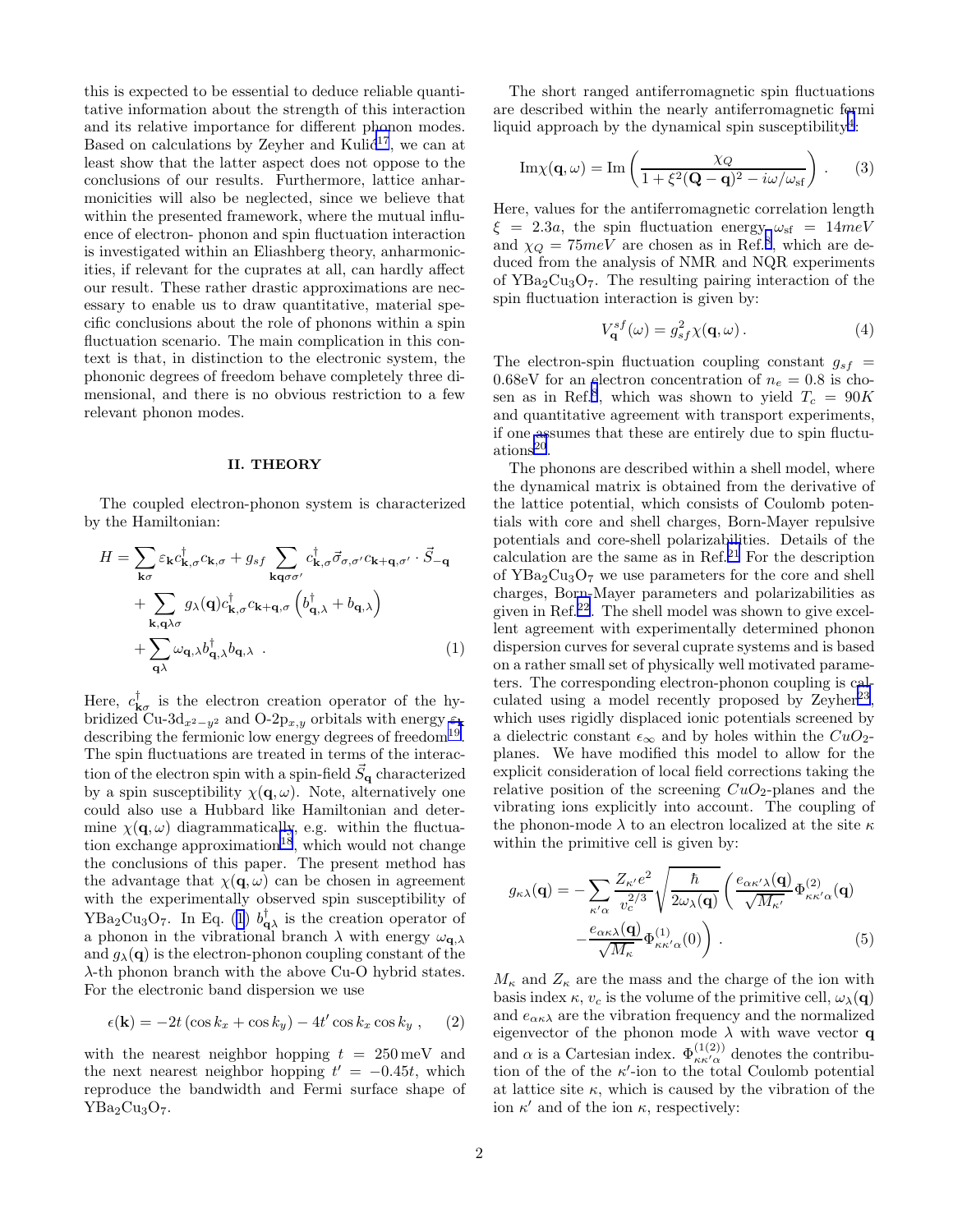<span id="page-2-0"></span>
$$
\Phi_{\kappa\kappa'\alpha}^{(1(2))}(\mathbf{q}) = \frac{i}{v_c^{1/3}} \sum_{\mathbf{G_1 G_2}} \epsilon^{-1}(\mathbf{k} + \mathbf{G_1}, \mathbf{k} + \mathbf{G_2})
$$

$$
v(\mathbf{k} + \mathbf{G_2})(\mathbf{k} + \mathbf{G_1}(\mathbf{q}))_\alpha e^{i\mathbf{G_1}\kappa} e^{-i\mathbf{G_2}\kappa'}.
$$
(6)

 $\mathbf{G_1}, \mathbf{G_2}$  are reciprocal lattice vectors and  $v(\mathbf{k}) = \frac{e^2}{\epsilon_0 \mathbf{k}}$  $\epsilon_0\mathbf{k}^2$ denotes the bare Coulomb interaction. The inverse dielectric function  $\epsilon^{-1}$  will be discussed in the appendix.

For simplicity we assume, that the Cooper pair forming electrons are mainly located at the in-plane Cu-sites. Therefore only the coupling  $g_{\kappa\lambda}$  where  $\kappa$  refers to the Cu(II)-site will be considered. This index  $\kappa$  can be suppressed in the following. The electron-phonon induced pairing interaction is given by:

$$
V_{\mathbf{q}}^{ph}(i\omega_n) = \frac{1}{N_z} \sum_{q_z,\lambda} g_\lambda(\mathbf{q}, q_z)^2 \frac{2\omega_{\mathbf{q},q_z,\lambda}}{(i\omega_n)^2 - \omega_{\mathbf{q},q_z,\lambda}^2} \,. \tag{7}
$$

Here, the summation with respect to  $q_z$  takes into account that the pairing interaction can also be generated by phonons propagating perpendicular to the  $CuO<sub>2</sub>$ planes, even if the paired electrons are within these planes.

The total electron-phonon coupling strength may then be characterized e.g. via the dimensionless parameter

$$
\lambda = 2 \int_0^\infty \frac{\alpha^2 F(\omega)}{\omega} d\omega , \qquad (8)
$$

where the McMillan function  $\alpha^2 F$  is defined by:

$$
\alpha^{2} F(\omega) = \frac{1}{\sum_{\mathbf{k}} \delta(\epsilon_{\mathbf{k}})} \sum_{\mathbf{k}\mathbf{k}'} \delta(\epsilon_{\mathbf{k}}) \delta(\epsilon_{\mathbf{k}'})
$$

$$
\sum_{\lambda} |g(\mathbf{k}, \mathbf{k}', \lambda)|^{2} \delta(\omega - \omega_{\lambda}(\mathbf{k} - \mathbf{k}')). \qquad (9)
$$

Having discussed the spin fluctuation and electronphonon induced interactions, we investigate the superconducting state within the strong coupling Eliashberg theory, where as usual, the self energy is expanded with respect to unitary and Pauli matrices in Nambu space  $\hat{\tau}^i$ :

$$
\hat{\Sigma}_{\mathbf{k}}(i\omega_n) = Y_{\mathbf{k}}(i\omega_n)\hat{\tau}^0 + X_{\mathbf{k}}(i\omega_n)\hat{\tau}^3 + \Phi_{\mathbf{k}}(i\omega_n)\hat{\tau}^1. (10)
$$

 $Y_{\mathbf{k}}(i\omega_n) = i\omega_n (1 - Z_{\mathbf{k}}(i\omega_n))$  and  $X_{\mathbf{k}}(i\omega_n)$  refer to the self energy renormalizations which occur also in the normal state and  $\Phi_{\mathbf{k}}(i\omega_n) = \Delta_{\mathbf{k}}(i\omega_n)Z_{\mathbf{k}}(i\omega_n)$  to the anomalous self energy which is nonzero only in the superconducting state.  $\omega_n = (2n+1)\pi/\beta$  are the fermionic Matsubara frequencies, with  $\beta = 1/T$ . The self energies are determined by the Eliashberg equations:

$$
\Phi_{\mathbf{k}}(i\omega_{n}) = \frac{1}{\beta} \sum_{\mathbf{k}',n'} \frac{\left(\tilde{V}_{\mathbf{k},\mathbf{k}'}(i\omega_{n} - i\omega_{n'})\right) \Phi_{\mathbf{k}'}(i\omega_{n'})}{D_{\mathbf{k}'}(i\omega_{n'})},
$$
\n
$$
X_{\mathbf{k}}(i\omega_{n}) = \frac{1}{\beta} \sum_{\mathbf{k}',n'} \frac{V_{\mathbf{k},\mathbf{k}'}(i\omega_{n} - i\omega_{n'}) (\varepsilon_{\mathbf{k}'} + X_{\mathbf{k}'}(i\omega_{n'}))}{D_{\mathbf{k}',\lambda'}(i\omega_{n'})},
$$
\n
$$
Y_{\mathbf{k}}(i\omega_{n}) = \frac{1}{\beta} \sum_{\mathbf{k}',n'} \frac{V_{\mathbf{k},\mathbf{k}'}(i\omega_{n} - i\omega_{n'})i\omega_{n'} Z_{\mathbf{k}'}(i\omega_{n'})}{D_{\mathbf{k}'}(i\omega_{n'})},
$$
\n(11)

where

$$
\tilde{V}_{\mathbf{k},\mathbf{k'}}(i\omega_n) = V_{\mathbf{k}-\mathbf{k'}}^{sf}(i\omega_n) + V_{\mathbf{k}-\mathbf{k'}}^{ph}(i\omega_n),\tag{12}
$$

$$
V_{\mathbf{k},\mathbf{k'}}(i\omega_n) = V_{\mathbf{k}-\mathbf{k'}}^{sf}(i\omega_n) - V_{\mathbf{k}-\mathbf{k'}}^{ph}(i\omega_n),
$$
 (13)

and the denominator is given by

$$
D_{\mathbf{k}'}(i\omega_{n'}) = (i\omega_{n'} Z_{\mathbf{k}'}(i\omega_{n'}))^2
$$

$$
-(\varepsilon_{\mathbf{k}'} + X_{\mathbf{k}'}(i\omega_{n'}))^2 - \Phi_{\mathbf{k}'}(i\omega_{n'})^2. \qquad (14)
$$

After analytical continuation to the real frequency axis,  $i\omega_n = i(2n+1)\pi/\beta \rightarrow \omega + i0^+,$  this set of coupled equations is solved self consistently using the numerical frame-work of Ref.<sup>[24](#page-10-0)</sup>. We do not restrict the momentum summation to the Fermi surface but take the entire BZ into account. Since both pairing interactions  $V^{sf}$  and  $V^{ph}$  are chosen to reproduce the experimental spin-susceptibility and phonon-dispersion, we do not take additional renormalizations of  $\tilde{V}_{q}(i\omega_n)$  and  $\tilde{V}_{q}(i\omega_n)$  into account.

## III. RESULTS

First, we will demonstrate that our treatment of the spin fluctuations yields indeed a superconducting state with  $d_{x^2-y^2}$  symmetry and a reasonable critical temperature. The effective interaction due to spin fluctuations is repulsive for all momenta and is peaked at the antiferromagnetic wave vector  $\mathbf{Q} = (\pi/a, \pi/a)$ , as can be seen in Fig. [1.](#page-3-0) In agreement with Ref.[8](#page-9-0) , the self-consistent solution of the Eliashberg equations yields  $d_{x^2-y^2}$ -superconductivity, as can be deduced from the momentum dependence of the off-diagonal self-energy in Fig. [2](#page-3-0)(a), which exhibits the typical form:  $\Phi \sim$  $(\cos k_x - \cos k_y).$ 

Variation of the temperature shows that the superconducting gap vanishes around 110K. Although this is slightly larger than the experimental critical temperature of  $YBa<sub>2</sub>Cu<sub>3</sub>O<sub>7</sub>$ , we decided to accept this still reasonable value for  $T_c$ , since the spin fluctuation interaction has already been chosen in agreement with transport ex-periments<sup>[20](#page-9-0)</sup> and manipulation of the electron-spin fluctuation coupling constants would introduce new and arbitrary parameters.

In the following we investigate the influence of the electron-phonon interaction on the spin-fluctuation induced superconducting state. Solving the Eliashberg equations yields  $d_{x^2-y^2}$ -superconductivity even in the presence of phonons, as can be seen from the momentum dependence of the gap-function in Fig. [2](#page-3-0). For obtaining some information about the isotope effect, we have performed Eliashberg calculations for two different oxygen-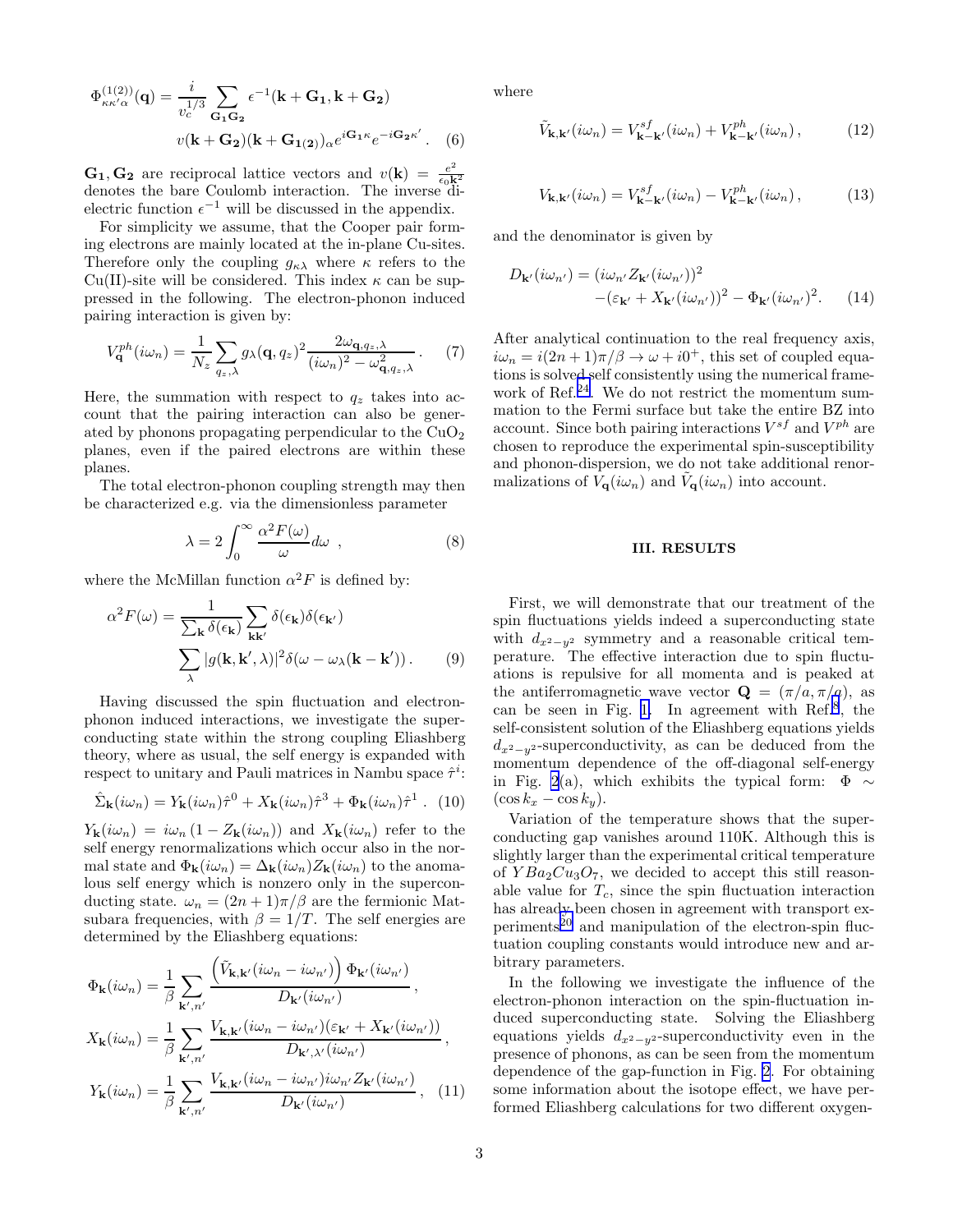<span id="page-3-0"></span>

FIG. 1. Spin fluctuation interaction at T=70K: (a) momentum dependence of the spin fluctuation interaction for frequency  $\omega = 0$ , (b) frequency dependence of the on-site interaction  $V_{00}$  and the nearest neighbor interaction  $V_{10}$ .

isotopes  $O(16)$  and  $O(18)$ . For this the whole electronphonon interaction, i.e. the phonon dispersions and the electron-phonon coupling constants, has been calculated separately for the two oxygen masses. In Fig. [3](#page-4-0) the momentum averaged density of states at a temperature of  $T = 80K$  is shown for the two oxygen isotopes  $O(16)$ and O(18). For comparison the density of states for only spin fluctuation induced superconductivity is shown as well. Two important things can be learned from Fig. [3](#page-4-0): the superconducting gap is reduced dramatically in the presence of phonons, but nevertheless the isotope effect is positive. This can be infered from the fact that there still remains a small superconducting gap in the density of states of the oxygen isotope  $O(16)$  at the temperature chosen in Fig. [3](#page-4-0) (T=80K), whereas for  $O(18)$  the superconducting gap has already completely disappeared.

Note that similar results have been obtained by H.- B. Schüttler and C.-H. Pao<sup>[30](#page-10-0)</sup>. They also find that the electron-phonon interaction reduces the critical temperature of spin fluctuation-induced superconductivity considerably, whereas the isotope exponent remains small but negative. However in their calculation this is due to the local nature of the electron-phonon interaction whereas the focus of our work is to investigate the role of the k-dependence of this interaction.

In order to obtain an estimate for the critical tem-

perature of the two oxygen isotopes, we have performed succesive calculations in the temperature range between 78K and 83K. Since the self-consistent solution of the Eliashberg equations gives rise to a finite single particle scattering rate in the gap once the temperature is nonzero we choose the disappearance of the dip structure in the DOS as criterion for  $T_c$ . In this way we obtain for the oxygen isotope  $O(16)$  a critical temperature of  $T_c = 82K$  and for the isotope O(18)  $T_c = 80K$ . Using these values for the calculaion of the isotope exponent  $\alpha = -\frac{\partial(\ln T_c)}{\partial(\ln m)} \approx -\frac{\Delta T_c}{T_c} \frac{m}{\Delta m}$ , we obtain an approximate value of  $\alpha \approx 0.2$ , which is only slightly larger than experimentally found in optimally doped cuprates.

For a better understanding of the phononic contribution to the pairing interaction and the reason for the positive isotope effect, the phonons will be analyzed separately now. The phonon density-of-states and the McMillan function  $\alpha^2 F$  are shown in Fig. [4](#page-4-0). For total electronphonon coupling strength we obtain  $\lambda = 0.47$ , which is in good agreement with estimates of  $\lambda_{tot} = 0.4 - 0.6^{25,26}$  $\lambda_{tot} = 0.4 - 0.6^{25,26}$  $\lambda_{tot} = 0.4 - 0.6^{25,26}$  $\lambda_{tot} = 0.4 - 0.6^{25,26}$  $\lambda_{tot} = 0.4 - 0.6^{25,26}$ from experimental determination of frequency shifts and line widths. Nevertheless, the calculated  $\lambda = 0.47$  should



FIG. 2. Off diagonal self-energy  $\Phi_k(\omega)$  for (a) only spin fluctuation induced superconductivity and (b) both phonon and spin fluctuation induced superconductivity. In both cases the superconducting state is characterized by  $d_{x^2-y^2}$ -symmetry order parameter, since  $\Phi_k \sim (\cos k_x - \cos k_y)$ . Note,  $\Phi_k(\omega)$  is reduced due to the electron-phonon interaction.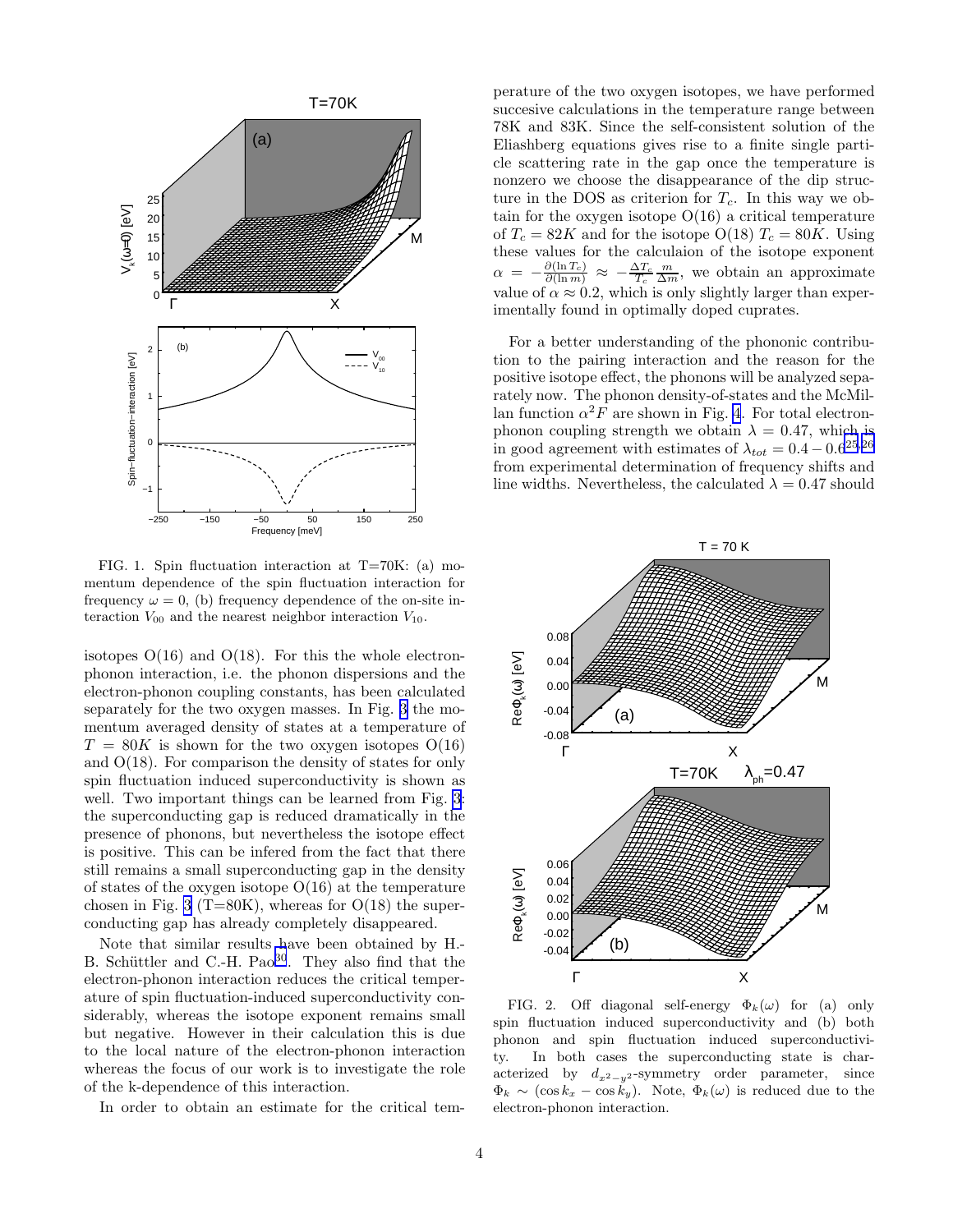<span id="page-4-0"></span>

FIG. 3. Momentum avaraged electronic density of states at T=80K for a superconducting state induced only by spin fluctuations and by spin fluctuation and electron-phonon interaction together for two different different oxygen isotopes  $O(16)$  and  $O(18)$ .

lead to a considerable contribution to the resistivity, which within the spin fluctuation model is believed to be dominated by purely electronic scattering. This indicates that role and relative weight of these two scattering channels for transport phenomena is not yet completely understood. We checked that modifications of  $\lambda$  due to backscattering vertex-corrections do not reduce  $\lambda$  considerably.

In Fig. 5(a), we show the momentum dependence of the zero frequency effective phonon mediated electronelectron interaction of Eq.([7\)](#page-2-0) . The interaction is attractive for all momenta and most important for the present study peaked for small momentum transfer. In Fig. 5(b)



FIG. 4. Phonon density of states for  $YBa<sub>2</sub>Cu<sub>3</sub>O<sub>7</sub>$  obtained from a shell-model calculation using parameters as in Ref. [22], and the McMillan function  $\alpha^2 F(\omega)$ . The calculation of the DOS and  $\alpha^2 F(\omega)$  were performed with a channel width of 0.2 meV.

we show the on site interaction  $V_{00}$ :

$$
V_{00} = \frac{1}{N} \sum_{k_x, k_y} V(k_x, k_y) \quad , \tag{15}
$$

which represents the pairing interaction in the case of isotropic s-wave superconductivity, and the nearest neighbor interaction  $V_{10}$ :

$$
V_{10} = \frac{1}{N} \sum_{k_x, k_y} V(k_x, k_y) \cos k_x , \qquad (16)
$$

which represents the pairing interaction in the case of  $d_{x^2-y^2}$ -symmetry superconductivity<sup>[27](#page-10-0)</sup>. Both  $V_{00}$  and  $V_{10}$ are attractive in some frequency range, but the on site interaction is much stronger and the corresponding attractive frequency range is slightly larger. Therefore, phonons alone will give rise to s-wave superconductivity. This is natural for a phononic mechanism, since the electron-phonon interaction is attractive for all momenta and thus the momentum averaged interaction  $V_{00}$ is dominant. The self-consistent solution of the Eliashberg equations confirms this. Taking only the electronphonon interaction into account, we obtain superconductivity with anisotropic s-wave symmetry without nodes



FIG. 5. Electron-phonon interaction at T=70K and  $\lambda_{ph}$  = 0.47: (a) momentum dependence of the electron-phonon interaction  $V_k$  for frequency  $\omega = 0$ , (b) frequency dependence of the on-site pairing interaction  $V_{00}$  and the nearest neighbour pairing interaction  $V_{10}$ .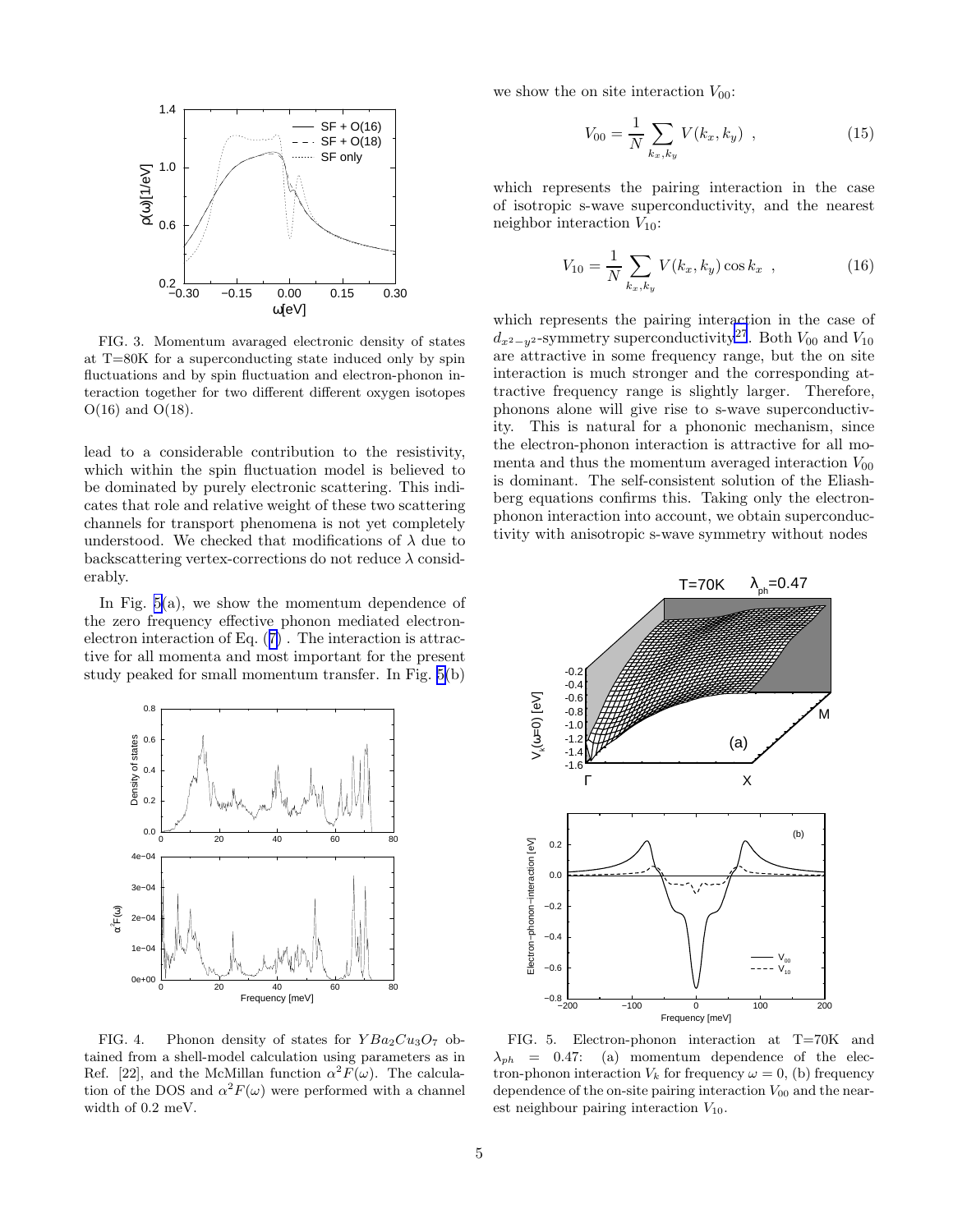

FIG. 6. Off diagonal self-energy for only phonon induced superconductivity. The momentum dependence exhibits clearly an anisotropic s-wave symmetry.

as can be seen from the momentum dependence of the offdiagonal self energy in Fig. 6. For obtaining this result at the numerically accessible temperatures  $T > 30$  K we had to double the total electron-phonon coupling strength artificially. But we expect that enhancing the coupling strength should solely increase the critical temperature and not change the symmetry of the superconducting state. Even for this artificially large coupling strength of  $\lambda = 0.96$  superconductivity already vanishes between about  $T = 45 - 50K$ . Hence, for realistic coupling strengths the critical temperature of phonon induced superconductivity is much smaller than the critical temperature of spin fluctuation induced superconductivity. Note that in this case the repulsive Coulomb interaction was not taken into account, which will suppress the critical temperature of the s-wave superconducting state even more.

Most interesting, however, is the result that all phonon modes together can generate an attractive interaction between nearest neighbor sites. Thus the consideration of electron-phonon coupling increases the pairing interaction in the  $d_{x^2-y^2}$ -wave channel, which is a necessary prerequisit for a positive isotope effect. The reason for the resulting decrease of the superconducting gap due to the presence of phonons is the large on-site interaction  $V_{00}$ , which enhances the scattering rate dramatically. Therefore, concerning the sign of the isotope effect, it is plausible, that the isotope effect is positive as long as the positive contribution from the increased pairing interaction  $V_{10}$  (where the larger cut-off corresponds to the smaller oxygen mass) outweighs the negative contribution from the increased scattering rate due to larger on-site interaction  $V_{00}$ . Also it is clear that including both spin fluctuation and electron-phonon interaction still yields  $d_{x^2-y^2}$ -superconductivity, since the consideration of electron-phonon coupling even increases the  $d_{x^2-y^2}$ -pairing interaction, whereas the spin fluctuation contribution to  $V_{00}$ , the s-wave pairing interaction, is strongly repulsive, as can be seen from Fig. [1,](#page-3-0) and therefore reduces the s-wave pairing interaction dramatically.

We will focus now on the question, why the nearest neighbor electron-phonon interaction is attractive at all. The attractiveness of  $V_{10}$  can be traced back to the fact that the phononic interaction is peaked for small momentum transfer, since multiplication with  $\cos k_x$  in Eq. [\(16](#page-4-0)) gives more weight to small momenta. Obviously, besides the shape of the Fermi surface, which is taken from ARPES experiments, the momentum dependence of the electron-phonon interaction is the key feature, which controls possible contributions to different pairing symmetries. The momentum dependence of the electron-phonon interaction consists of two contributions, as can be seen by inspection of Eq.([7\)](#page-2-0); namely the momentum dependence of the electron-phonon coupling constants and the momentum dependence of the phonon-Green's function. Because the momentum dependence of the phonon-Green's function is directly related to the dispersion of the phonon spectrum, which is relatively weak in the case of dominating optical phonon modes, we find that the momentum dependence of the electronphonon coupling constants is the decisive factor. Therefore, phonon modes with coupling strength largest for small momentum transfer can enhance the  $d_{x^2-y^2}$  pairing interaction. However, phonon modes with coupling strongest for large momentum transfer reduce the  $d_{x^2-y^2}$ pairing interaction.

In order to find out which phonon modes support the  $d_{x^2-y^2}$ -pairing interaction, the vibrations of single atoms (per unit cell) will be investigated. For illustration of the structure of  $YBa<sub>2</sub>Cu<sub>3</sub>O<sub>7</sub>$  we refer to Fig. 7. The greatest coupling strength is caused by the vibration of the in-plane oxygens O(II), with vibration amplitudes along the Cu-O bonding axis and along the z-axis, i.e. breathing mode like and buckling mode like vibrations, and by the vibrations of the apex oxygen  $O(I)$  in z-direction. For illustration of the displacement patterns of the breathing mode and the buckling mode we refer to Fig. [8](#page-6-0). In Fig. [9](#page-6-0) the momentum dependence along the  $\Gamma \to M$ -direction of the corresponding electron-phonon coupling is shown.



FIG. 7. Structure of  $YBa_2Cu_3O_7$ .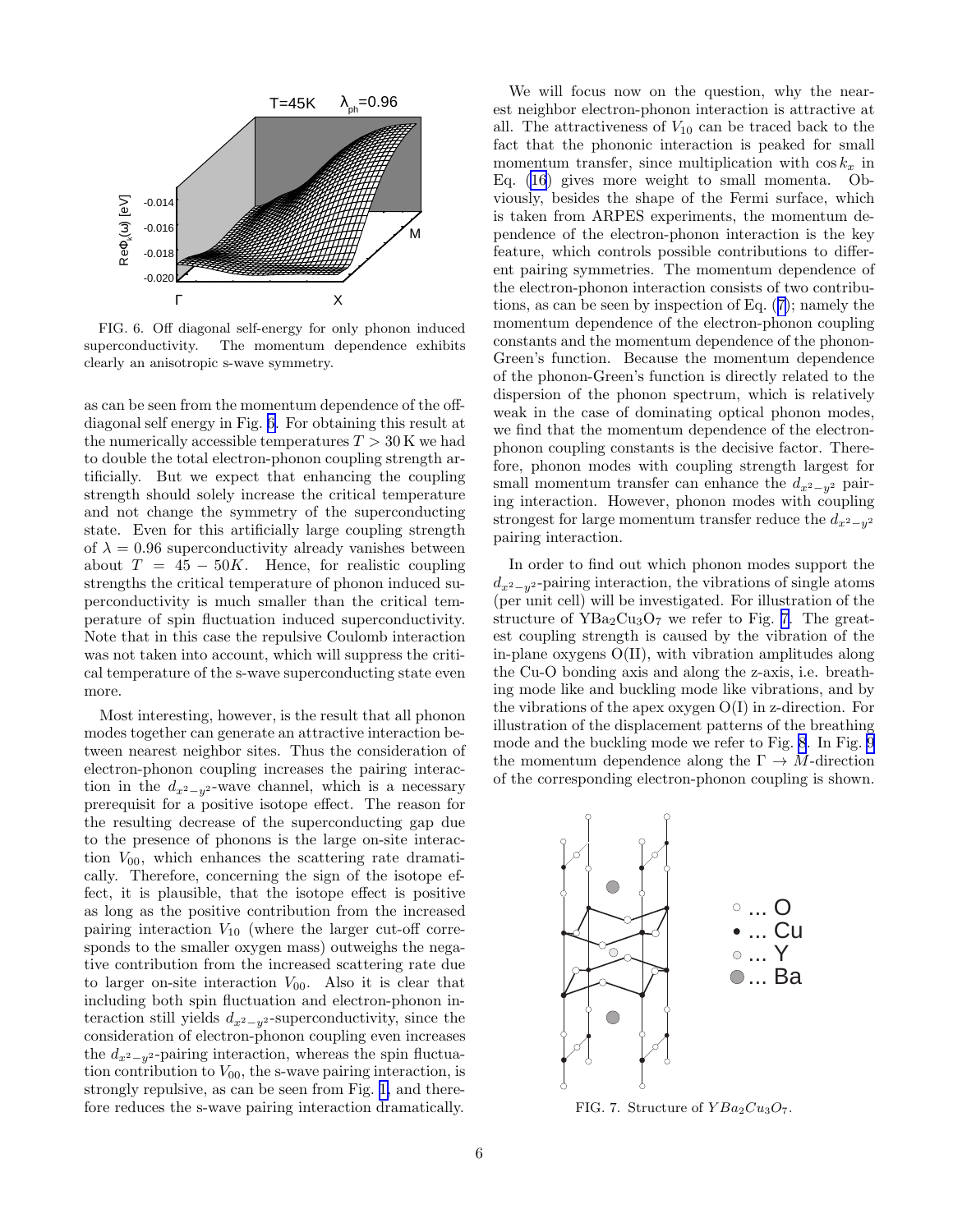<span id="page-6-0"></span>The in-plane oxygen O(II,III) vibrations are quite well described by the momentum dependence  $g(\mathbf{k}) \sim (\sin k_x +$  $\sin k_y$ ) and  $g(\mathbf{k}) \sim (\cos k_x + \cos k_y)$ , which is the result for the breathing and buckling mode, respectively, if only nearest neighbor interaction is considered. Thus the breathing mode reduces  $d_{x^2-y^2}$ -superconductivity, because the momentum dependence of its coupling strength is peaked for large momentum transfer. On the other hand the coupling strength of the buckling mode is peaked for small momentum transfer and therefore the buckling mode supports  $d_{x^2-y^2}$ -wave superconductivity in so far as the  $d_{x^2-y^2}$ -pairing interaction is increased by the buckling mode. The small wiggles in Fig. 9 are caused by wiggles in the momentum dependence of the free susceptibility  $\chi^0_{\mathbf{q}}$ , which determines the screening properties of the  $\text{CuO}_2$ -planes (see appendix). In the case of the apex oxygen vibrations, the momentum dependence of the coupling is different for the two apex ions in the primitive cell: the closer apex oxygen causes a more or less momentum independent coupling, whereas the coupling of the further apex oxygen is stronger for small momentum transfer similar to the buckling mode like vibrations. In respect to vibrations of the other ions, which are not shown in Fig. 9, we find that the coupling of vibrations in z-direction is generally peaked for small momentum transfer. The vibration of the oxygen ions is the most dominant contribution to the total coupling strength, whereas the contribution of yttrium and barium is very small due to screening in the  $CuO<sub>2</sub>$ -planes. Altogether all vibrations in z-direction, especially the buckling modes, increase the nearest neighbor interaction  $V_{10}$ . Only the breathing mode and the vibration of the chain oxygen  $O(IV)$  along the CuO-bonding axis reduce  $V_{10}$ . The other modes are of no relevance with respect to  $V_{10}$ .

Note that within our approach the coupling strength of the buckling mode is about twice as large as the coupling strength of the breathing mode. The situation is opposite, if the same calculations are performed with the original Zeyher-model. The reason for this is to be found in the different treatment of screening. In Zeyher's model the screening planes are smeared over the whole elementary cell, whereas in our approach the exact position of the  $CuO<sub>2</sub>$ -planes with respect to the vibrating ion and the Cooper-pairing hole is considered. It is evident that



FIG. 8. Displacement patterns of the buckling mode and of the breathing mode at the Γ-point and the M-point of the BZ.



FIG. 9. Electron-phonon coupling constant for the vibration of the in-plane oxygen O(II) (a) in x-direction, (b) in z-direction and (c) for the vibration of the apex-oxygen O(I) in z-direction. Since every hole is located just in one of the planes, the coupling is different for the vibrations of the oxygens of the two planes. The coupling of the oxygen in the same plane is denoted by a solid line and the coupling of the oxygen of the other plane by a dashed line. Note, in the case of the apex-oxygen, this refers to the closer and the further apex-oxygen.

the screening of the breathing mode is better, if one accounts for the fact that both the vibrating oxygen ion and the Cooper pair forming hole are located within the same plane. On the other hand the opposite is true for the buckling mode. Because the vibration of the oxygenion in z-direction is perpendicular to the  $CuO<sub>2</sub>$ -plane, it cannot be screened within the same plane, but only by charges induced in more distant planes. Therefore, the buckling mode is less screened, if one takes the relative location of the vibrating oxygen-ion, the Cooper-pairing hole, and the screening plane explicitly into account. Additionally, it has to be pointed out that in our approach (as in the Zeyher-model) only the electrostatic part of the electron-phonon coupling is considered, whereas all contributions arising from changes in the overlap of neighboring electronic wave functions have been neglected. It is to be expected that these neglected effects are strongest for the breathing mode. This means that the coupling strength of the breathing mode could be somewhat underestimated in our approach. In this respect it is interesting to note that recently the electron-phonon coupling was calculated by O. K. Andersen et  $al.^{28}$  $al.^{28}$  $al.^{28}$  and O. Jepsen  $et \ al.<sup>29</sup>$  $et \ al.<sup>29</sup>$  $et \ al.<sup>29</sup>$  within a tight-binding model derived from LDA linear-response calculations. They find a total electronphonon coupling strength of  $\lambda_s \approx 0.4$ , which is similar to our findings, and a medium  $d_{x^2-y^2}$ -wave-coupling strenth of  $\lambda_d \approx 0.3$ , which is even much larger than our value. Most interesting, they also find a very dominant coupling of the buckling mode. Although their approach is complementary to ours, their results are quite similar, which supports our results concerning the relative coupling strengths of the breathing and the buckling mode. Anyway we expect that a more dominant breathing mode would reduce  $V_{10}$  somewhat, leaving the other results qualitatively unchanged.

Our numerical results, obtained within a strong coupling Eliashberg theory, show that the electron-phonon interaction reduces the critical temperature, even though it increases the d-wave pairing interaction and the isotope effect is positive. In order to investigate these aspects in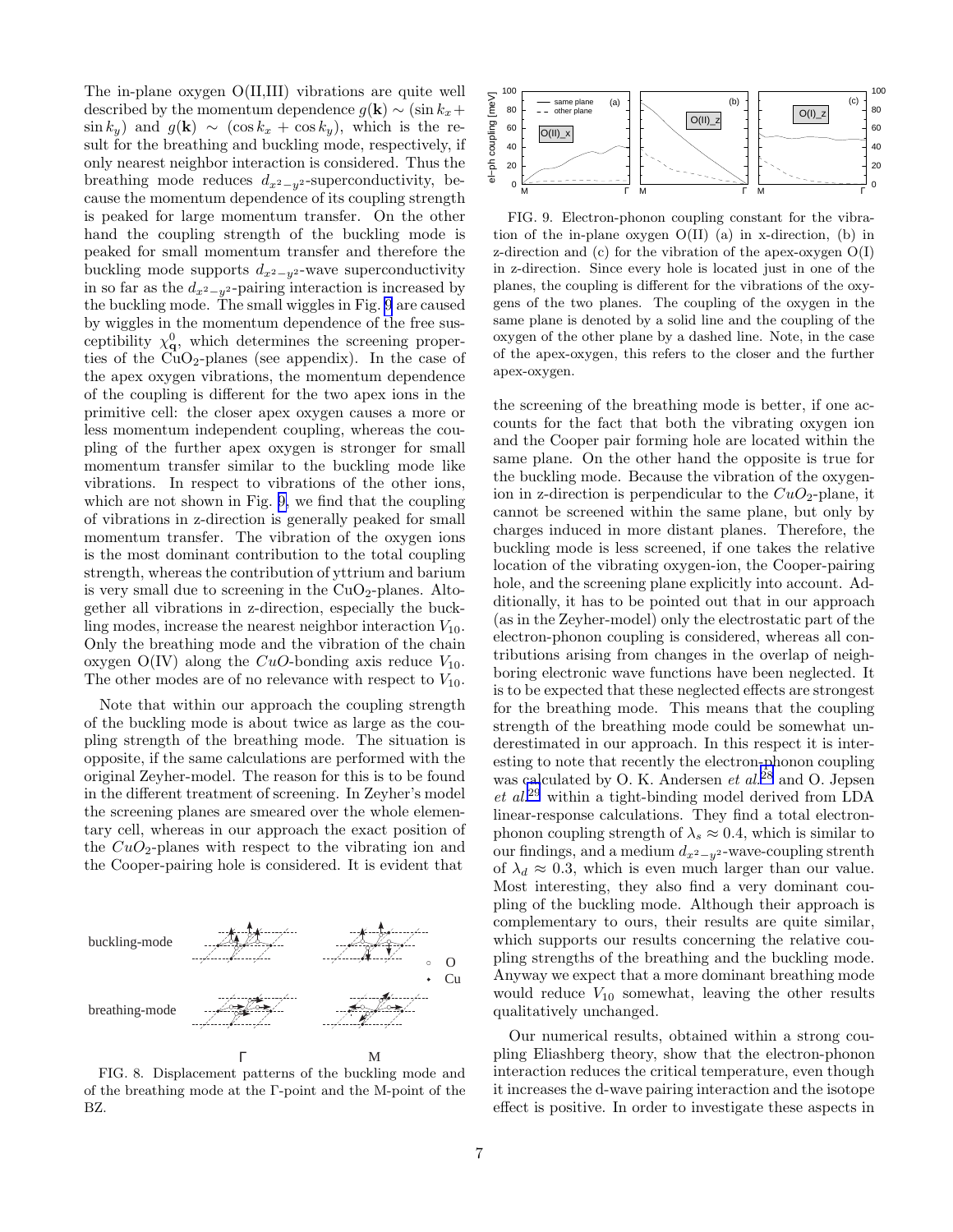<span id="page-7-0"></span>a qualitative, but more transparent way, we use a simple weak coupling model, where the pairing interactions caused by spin fluctuations and phonons are approximated by frequency independent coupling constants  $\lambda_{sf}^d$ and  $\lambda_{ph}^d$  with different cut-offs  $\omega_{sf}$  and  $\omega_{ph}$  (Fig. 10). Introduction of the renormalization constants  $Z_{sf} = 1 + \lambda_{sf}$ and  $Z_{sf-ph} = 1 + \lambda_{sf} + \lambda_{ph}$  accounts for the reduction of the spectral weight of the Cooper pair forming holes by scattering effects due to spin fluctuations and phonons. For the renormalization factors the same cut-off is used as for the pairing interaction. The coupling constants  $\lambda$  are defined in Eq. [8.](#page-2-0) The coupling constant  $\lambda^d$  characterize the  $d_{x^2-y^2}$ -pairing interaction:

$$
\lambda^{d} = \frac{\sum_{\mathbf{k}\mathbf{k}'} \delta(\epsilon_{\mathbf{k}}) \delta(\epsilon_{\mathbf{k}'}) ReV(\mathbf{k}, \mathbf{k}', 0) \psi_{\mathbf{k}}^{d} \psi_{\mathbf{k}'}^{d}}{\sum_{\mathbf{k}\mathbf{k}'} \delta(\epsilon_{\mathbf{k}}) \delta(\epsilon_{\mathbf{k}'}) \psi_{\mathbf{k}}^{d} \psi_{\mathbf{k}'}^{d}} \tag{17}
$$

with  $\psi_{\mathbf{k}}^d = \cos k_x - \cos k_y$ . These approximations result in the following form of the gap-function  $\Delta_{\mathbf{k}} = \Delta_0 \psi_{\mathbf{k}}^d$  with  $\Delta_0 = \Delta_1$  if  $|\epsilon_{\mathbf{k}}| < \omega_{ph}$  and  $\Delta_0 = \Delta_2$  if  $\omega_{ph} < |\epsilon_{\mathbf{k}}| < \omega_{sf}$ , respectively.  $\Delta_1, \Delta_2$  are obtained by solving the gap equations:

$$
\Delta_1 = \frac{\lambda_{sf}^d + \lambda_{ph}^d}{Z_{sf-ph}^2} \int_0^{\omega_{ph}} d\epsilon \frac{1 - 2f(\epsilon_1)}{\epsilon_1} \Delta_1 + \frac{\lambda_{sf}^d}{Z_{sf}^2} \int_0^{\omega_{sf}} d\epsilon \frac{1 - 2f(\epsilon_2)}{\epsilon_2} \Delta_2 \tag{18}
$$

and

$$
\Delta_2 = \frac{\lambda_{sf}^d}{Z_{sf-ph}^2} \int\limits_{0}^{\omega_{ph}} d\epsilon \frac{1 - 2f(\epsilon_1)}{\epsilon_1} \Delta_1 + \frac{\lambda_{sf}^d}{Z_{sf}^2} \int\limits_{\omega_{ph}}^{\omega_{sf}} d\epsilon \frac{1 - 2f(\epsilon_2)}{\epsilon_2} \Delta_2 . \tag{19}
$$



FIG. 10. Modelling of the spin flucutuation interaction and the electron-phonon interaction by frequency independent coupling constants. Here,  $V_{sf} = \lambda_{sf}^d$  and  $V_{ph} = \lambda_{ph}^d$ denote the  $d_{x^2-y^2}$ -type contribution of the corresponding interactions, respectively with cut off  $\omega_{sf}$  and  $\omega_{ph}$ .



FIG. 11. Results for  $\Delta$  and  $T_c$  using the simplified interaction model taking  $\omega_{sf} = 200meV$ ,  $\lambda_{sf}^d = 1.1$ ,  $\lambda_{sf} = 3.2$ ,  $\lambda_{ph}^d = 0.3, \lambda_{ph} = 0.6.$ 

with

$$
\epsilon_1 = \sqrt{\frac{\epsilon^2}{Z_{sf-ph}^2} + \Delta_1^2} \quad , \quad \epsilon_2 = \sqrt{\frac{\epsilon^2}{Z_{sf}^2} + \Delta_2^2} \qquad (20)
$$

In the following we will study the influence of the size of the phonon cut-off  $\omega_{ph}$  on the superconducting properties by means of this simple model. In Fig. 11(a) the gap-functions  $\Delta_1$  and  $\Delta_2$  corresponding to the regions I  $(|\epsilon_{\mathbf{k}}| < \omega_{ph})$  and II  $(\omega_{ph} < |\epsilon_{\mathbf{k}}| < \omega_{sf})$  at  $T = 0K$  are plotted and in 11(b) the corresponding critical temperature is shown. The coupling constants  $\lambda_{sf}$ ,  $\lambda_{sf}^d$ ,  $\lambda_{ph}$ ,  $\lambda_{ph}^d$ are chosen in agreement with the previous results. Only  $\lambda_{ph}^d$  is chosen slightly larger for illustrational purposes.  $S<sub>inc</sub>$  the spin fluctuation interaction is decreasing slowly over a large frequency range, as can be seen by inspection of Fig. [1,](#page-3-0) it is hard to estimate the spin fluctuation cut-off  $\omega_{sf}$ . In this calculation  $\omega_{sf} = 200meV$  was chosen as a cut-off. Two things can be observed in Fig. 11: First, the gap-function  $\Delta_1$  (region I) is generally larger than the gap-function  $\Delta_2$  (region II) due an increased pairing interaction caused by phonons. Furthermore the gap-functions  $\Delta_1$  and  $\Delta_2$  and the critical temperature  $T_c$  show a peculiar  $\omega_{ph}$ -dependence: for small  $\omega_{ph}$  they are decreasing as a function of  $\omega_{ph}$  and after a certain critical cut-off frequency they are increasing again. Examination of gap-equation Eq. (19) shows that there are two contributions, which determine the size of the gapfunction  $\Delta_1$ : the interaction of charge carriers(I) among themselves and the interaction of charge carriers(I) with charge carriers(II). In an analogous manner there are two contributions, which determine the size of the gapfunction  $\Delta_2$ . Only one of these (four) contributions, i.e. both electrons in region I, can profit from the phononic part of the pairing interaction. On the other hand two of these (four) contributions, each of which result from the interaction of the respective electrons with electrons of region I, are reduced, because the quasi particle spectral weight in region I is diminished by the additional scattering on phonons. Altogether only the gap-function  $\Delta_1$ can profit from the phononic contribution to the pairing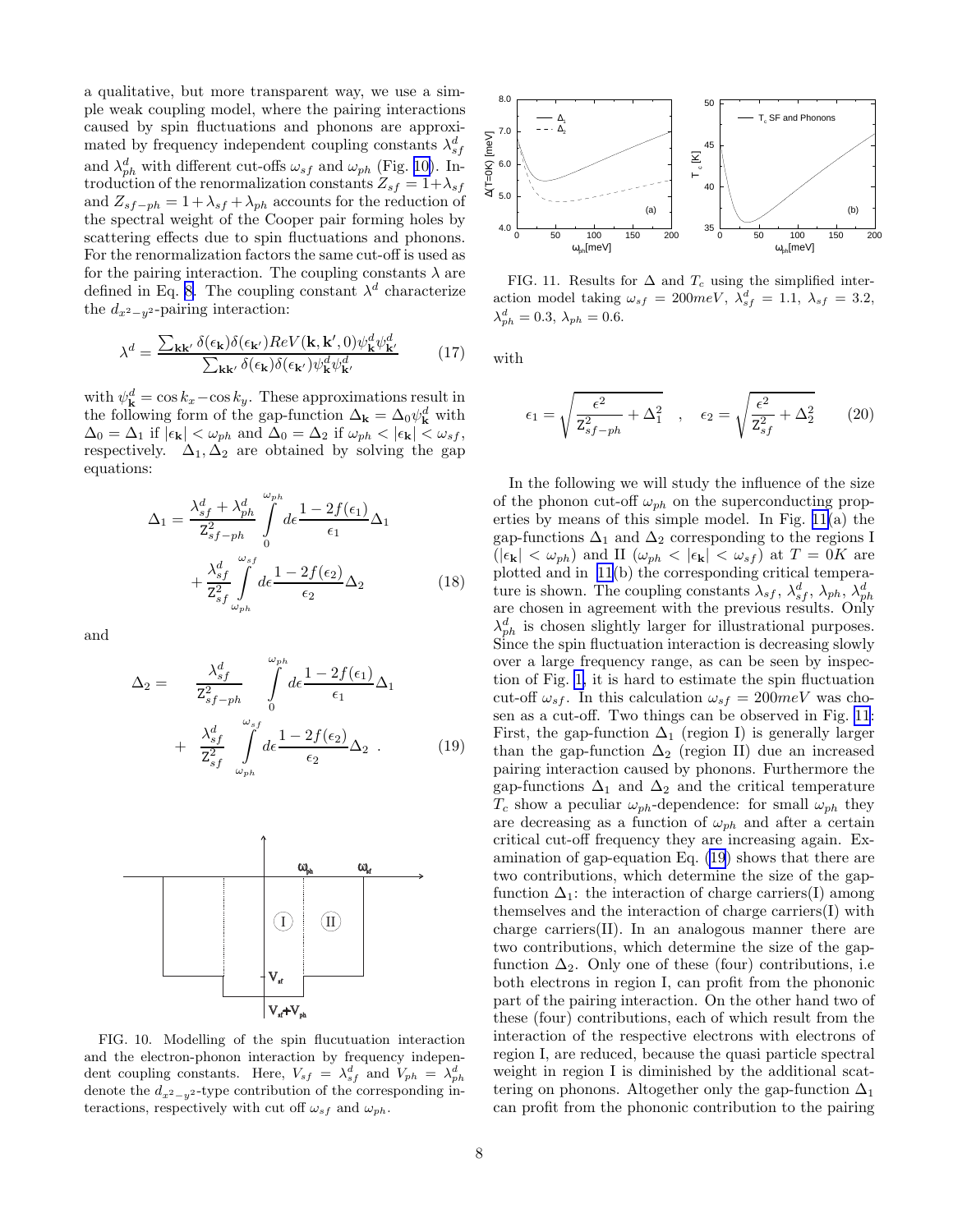

FIG. 12. Dependence of the isotope exponent  $\alpha$  on the spin fluctuation  $d_{x^2-y^2}$ -coupling strength and the total spin fluctuation coupling strength, respectively. These results were obtained with the simple weak coupling model with  $\omega_{sf} = 200meV, \omega_{ph} = 70meV$  and additionally (a)  $\lambda_{sf} = 2.5$  and (b)  $\lambda_{sf}^d = 1.3$ , respectively. The total electron-phonon coupling strength was taken as  $\lambda_{ph} = 1$ , but the  $d_{x^2-y^2}$ -electron-phonon coupling strength was varied as indicated in the figure.

interaction, whereas both gap-functions  $\Delta_1$  and  $\Delta_2$  notice the destructive effect due to scattering on phonons. This is the reason why for small  $\omega_{ph}$  both of the gapfunctions  $\Delta_1$  and  $\Delta_2$  are decreasing as a function of  $\omega_{ph}$ . The larger region I the more electrons are scattered by phonons. Only when region I has become large enough and  $\omega_{ph}$  exceeds a critical cut-off frequency, the positive effect of increased pairing interaction between Cooper pairs in region I outweighs the negative effect of additional scattering and thus both gap-functions  $\Delta_1$  and  $\Delta_2$ start increasing as a function of  $\omega_{ph}$  for larger frequencies.

The  $\omega_{ph}$ -dependence of  $T_c$  shown in Fig. [11\(](#page-7-0)b) displays an analogous behavior. For very small  $\omega_{ph}$  the critical temperature is decreasing, and after passing through a minimum,  $T_c$  is increasing again yielding a positive isotope effect. The critical temperature itself will, for realistic phonon frequencies  $\omega_{ph}$ , be smaller than the critical temperature of only spin fluctuation induced superconductivity.

From Fig. [11](#page-7-0)(b) we can directly extract the isotope exponent. For very small phonon frequencies the critical temperature is decreasing for increasing  $\omega_{ph}$ . Hence, the isotope exponent  $\alpha$  is negative in this region. For larger  $\omega_{ph}$ , after passing through a minimum,  $T_c$  is increasing with  $\omega_{ph}$ . This causes a positive isotope exponent. The magnitude of  $\alpha$  depends on the relative size of the coupling strengths of the electron-phonon and spin fluctuation interaction and the corresponding scattering rates. In Fig. 12 the isotope exponent vs  $\lambda_{sf}^d$  and  $\lambda_{sf}$  is shown for different values of  $\lambda_{ph}^d$ . For decreasing spin fluctuation contribution  $\lambda_{sf}^d$  to the pairing interaction the isotope exponent is increasing strongly. This is obvious, because the electron-phonon coupling becomes the origin for superconductivity, a situation which seems unlikely for cuprates due to the large phononic coupling constants necessary in this case.

The isotope exponent of the present work is al-

ways small in magnitude and positive. For the system  $YBa<sub>2</sub>Cu<sub>3</sub>O<sub>7</sub>$ , under consideration, this is in qualitative agreement with the experimental observation. Whether the increase of  $\alpha$  for non-optimal doping concentration is solely due to the decreasing strength of the leading electronic pairing interaction or of more subtile nature is beyond the scope of the present paper.

#### IV. SUMMARY

In summary, we find that spin fluctuation induced  $d_{x^2-y^2}$ -superconductivity is robust against the existence of electron-phonon coupling. The superconducting transition temperature is reduced by the interaction with phonons due to an enhancement of the electron scattering rate. Furthermore, we find that the momentum dependence of the electron-phonon interaction increases the  $d_{x^2-y^2}$ -pairing interaction slightly. This is important for getting a positive isotope effect. Our results indicate that the isotope effect is small for optimal doping. If one assumes that the spin-fluctuation coupling strength varies with the doping concentration, this would imply a strong doping dependence of the isotope effect.

A major approximation of the present work is the neglect of the effect of strong electronic correlation on the electron-phonon coupling constants. As shown by Lichtenstein and Kuli $\acute{\text{c}}^{31}$  $\acute{\text{c}}^{31}$  $\acute{\text{c}}^{31}$  strong electronic correlation cause a suppression of charge fluctuations at small distances. Therefore, we expect  $g_{\lambda}(\mathbf{k})$  to be reduced for zone boundary phonons. This would decrease  $\lambda_{ph}^s$  and thus the large scattering rate due to phonons. For the same reason, we expect  $\lambda_{ph}^d$  to be slightly enhanced by electronic correlations.

Our results demonstrate that the existance and sign of the isotope effect can be understood within a spin fluctuation induced d-wave state. Due to the d-wave nature of the superconducting state, it is particularly important to obtain a proper description of the momentum dependence of the electron-phonon interaction. It was shown that out-of-plane vibrations are essential for the d-wave state and that one cannot focus solely on one particular phononic mode. Finally, the strong electronic correlations inhibit the occurrence of a phonon induced superconducting state with s-wave symmetry. A phonon induced d-wave state can be excluded because of the insufficient strength of this subdominant pairing interaction.

## V. ACKNOWLEDGEMENT

We are grateful to M. Peter, D. Pines, M. Kulić, B. Stojković, and C. Thomsen for helpful conversations on this and related topics. J. S. acknowledges the financial support of the Deutsche Forschungsgemeinschaft.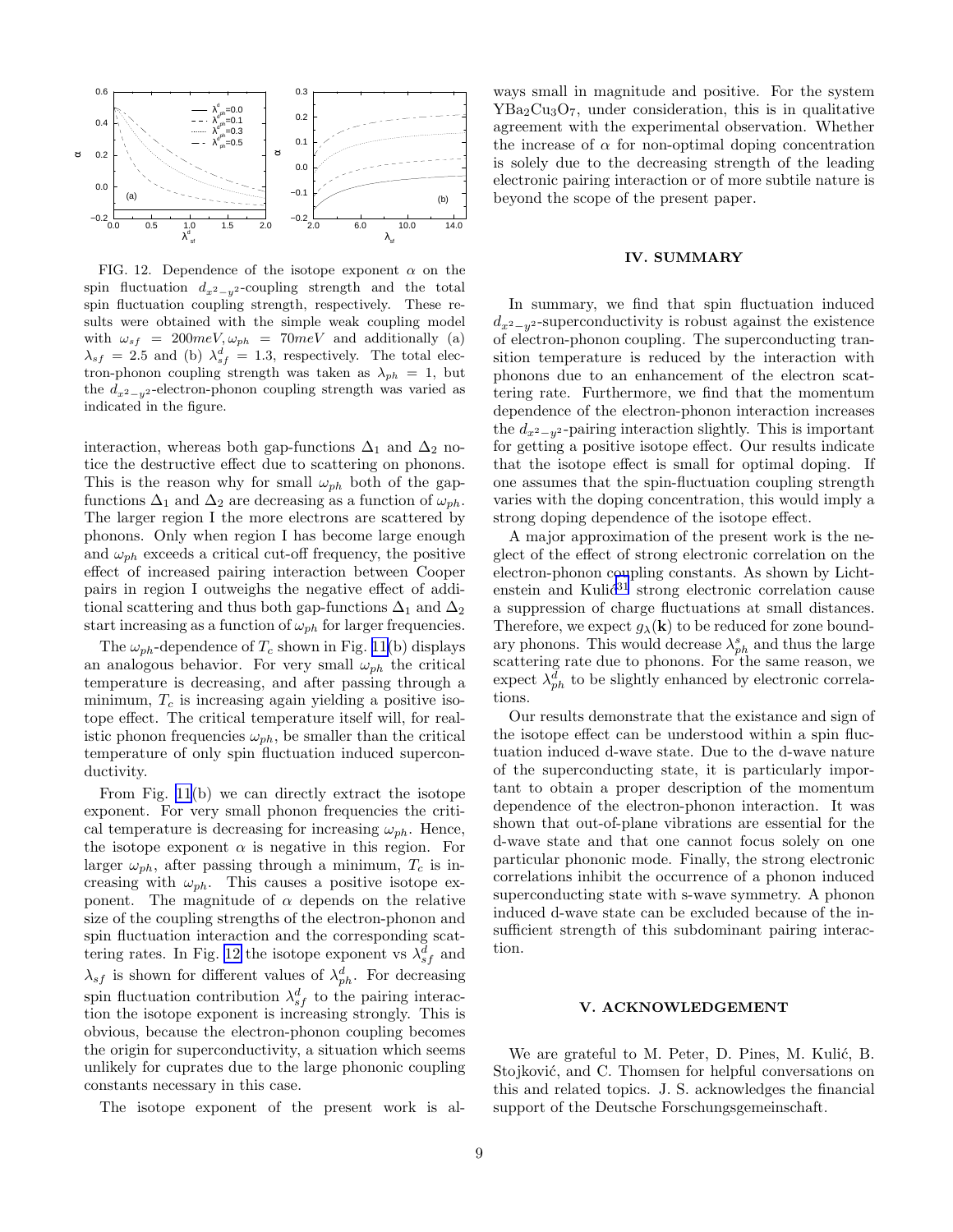## <span id="page-9-0"></span>APPENDIX A: DERIVATION OF THE INVERSE DIELECTRIC FUNCTION

In this appendix the treatment of the local field corrections arising from the position of the screening  $CuO<sub>2</sub>$ planes relatively to the vibrating ion will be discussed. If spatial inhomogenity is taken into account, the dielectric function becomes a matrix in the reciprocal lattice vectors **G**, **G**':

$$
\epsilon(\mathbf{k} + \mathbf{G}, \mathbf{k} + \mathbf{G}') = \epsilon_{\infty} \delta_{\mathbf{G} \mathbf{G}'} -
$$
  

$$
v(\mathbf{k} + \mathbf{G}) \tilde{\chi}(\mathbf{k} + \mathbf{G}, \mathbf{k} + \mathbf{G}')
$$
 (A1)

Here,  $\tilde{\chi}$  is the irreducible polarization of the densitydensity correlation function  $\chi$ , which characterizes the screening properties of the system. The inverse dielectric function is defined by:

$$
\sum_{\mathbf{G}''} \epsilon(\mathbf{k} + \mathbf{G}, \mathbf{k} + \mathbf{G}'') \epsilon^{-1} (\mathbf{k} + \mathbf{G}'', \mathbf{k} + \mathbf{G}') = \delta_{\mathbf{G} \mathbf{G}'} .
$$
\n(A2)

This can be expressed as:

$$
\epsilon^{-1}(\mathbf{k} + \mathbf{G}, \mathbf{k} + \mathbf{G}') = \frac{1}{\epsilon_{\infty}} (\delta_{\mathbf{G}\mathbf{G}'}
$$

$$
+ v(\mathbf{k} + \mathbf{G}) \chi(\mathbf{k} + \mathbf{G}, \mathbf{k} + \mathbf{G}'))
$$
(A3)

The susceptibility  $\chi$  has to be determined by solving the following integral equation:

$$
\epsilon_{\infty}\chi(\mathbf{k}+\mathbf{G}, \mathbf{k}+\mathbf{G}') = \tilde{\chi}(\mathbf{k}+\mathbf{G}, \mathbf{k}+\mathbf{G}') +
$$
  

$$
\sum_{\mathbf{G}''}\tilde{\chi}(\mathbf{k}+\mathbf{G}, \mathbf{k}+\mathbf{G}'')v(\mathbf{k}+\mathbf{G}'')\chi(\mathbf{k}+\mathbf{G}'', \mathbf{k}+\mathbf{G}').
$$
  
(A4)

In the cuprates the most dominant screening is caused by mobile charges within the  $CuO<sub>2</sub>$ -planes. In YBa<sub>2</sub>Cu<sub>3</sub>O<sub>7</sub> there are two planes per unit cell. Therefore, the susceptibility  $\chi$  is a 2  $\times$  2-matrix, describing density-density correlations within the same plane and between both of the planes. The polarization  $\tilde{\chi}$  on the other hand reduces to a diagonal matrix, because the particles are assumed to be confined to the planes. In real space the polarization is given by:

$$
\tilde{\chi}(\mathbf{r_1}, \mathbf{r_2}) = \tilde{\chi}^{2D}(\mathbf{x_1} - \mathbf{x_2})\delta(z_1 - z_2) \sum_{j\beta} \delta(z_1 - z_{j\beta}),
$$
\n(A5)

where  $z_{j\beta} = jc + d_{\beta}$  are the z-coordinates of the  $CuO<sub>2</sub>$ planes, with j being the index for the primitive cell,  $\beta$  the index for the  $CuO<sub>2</sub>$ -plane within the primitive cell and c the height of the primitive cell. Fourier transformation yields:

$$
\tilde{\chi}(\mathbf{k} + \mathbf{G}, q + Q, q + Q') = \frac{1}{c}\tilde{\chi}^{2D}(\mathbf{k} + \mathbf{G})\sum_{\beta} e^{i(Q - Q')d_{\beta}}.
$$
\n(A6)

Here,  $k$ ,  $G$  refer to the in-plane wave vectors, whereas  $q, Q$  represent the wave vectors in z-direction. In RPA  $\tilde{\chi}^{2D}$  reduces to the noninteracting particle-hole bubble of the holes in the  $CuO<sub>2</sub>$ -planes.  $\tilde{\chi}$  is diagonal with respect to the in-plane wave vectors and the Q-dependence is simple enough. This permits an analytic treatment of the Q-summations. Therefore, Eq. (A4) can be inverted easily and the inverse dielectric function can be obtained in this way. There remains only the question of how to choose the z-coordinate  $d_{\beta}$  of the screening planes, which are not unambiguous due to the internal buckling of the  $CuO<sub>2</sub>$ -planes. In our calculations we assumed that the screening plane should follow the buckling of the  $CuO<sub>2</sub>$ plane.

- Present address: Institut für Theorie der Kondensierten Materie, Universität Karlsruhe, D-76128 Karlsruhe, Germany
- $^1$  P. Monthoux, A. Balatsky, and D. Pines, Phys. Rev. Lett. 67, 3448 (1991).
- <sup>2</sup> T. Moriya, K. Ueda, and Y. Takahashi, J. Phys. Soc. Jpn. 49, 2905 (1990).
- <sup>3</sup> N. E. Bickers, D. J. Scalapino, and R. T. Scalettar, Int. J. Mod. Phys. B 1, 687 (1987).
- $4$  A. J. Millis, H. Monien, and D. Pines, Phys. Rev. B  $42$ , 167, (1990); V. Barzykin and D. Pines, Phys. Rev. B 52, 13585, (1995).
- ${}^{5}$  B. P. Stojković and D. Pines, Phys. Rev. Lett. 76, 811 (1996); Phys. Rev. B 55, 8576 (1997).
- <sup>6</sup> J. Schmalian, D. Pines, and B. P. Stojković, to appear in Phys. Rev. Lett.
- <sup>7</sup> A. V. Chubukov and J. Schmalian to appear in Phys. Rev. B, rapid communication.
- <sup>8</sup> P. Monthoux and D. Pines, Phys. Rev. B 49, 4261 (1994).
- <sup>9</sup> R. Feile, Physica C 159, 1 (1989).
- <sup>10</sup> A. P. Litvinchuk, C. Thomsen and M. Cardona, in *Physi*cal Properties of High- $T_c$  Superconductors IV ed. by D. M. Ginsberg (World Scientific, Singapore, 1994) pp. 375.
- $^{11}$  R. M. Macfarlane, Hal Rosen and H. Seki, Solid State Commun. 63, 831 (1987).
- <sup>12</sup> A. P. Litvinchuk, C. Thomsen, and M. Cardona, Solid State Commun. 83, 343, (1992).
- $^{13}$  J. P. Franck, in *Physical Properties of High-T<sub>c</sub>* Superconductors IV ed. by D. M. Ginsberg (World Scientific, Singapore, 1994), pp. 189.
- <sup>14</sup> A. Nazarenko and E. Dagotto, Phys. Rev. B 53, R2987 (1996).
- <sup>15</sup> T. Dahm, D. Manske, D. Fay, and L. Tewordt, Phys. Rev. B 54, 12006 (1996).
- <sup>16</sup> N. Bulut and D. J. Scalapino, Phys. Rev. B 54, 14971 (1996).